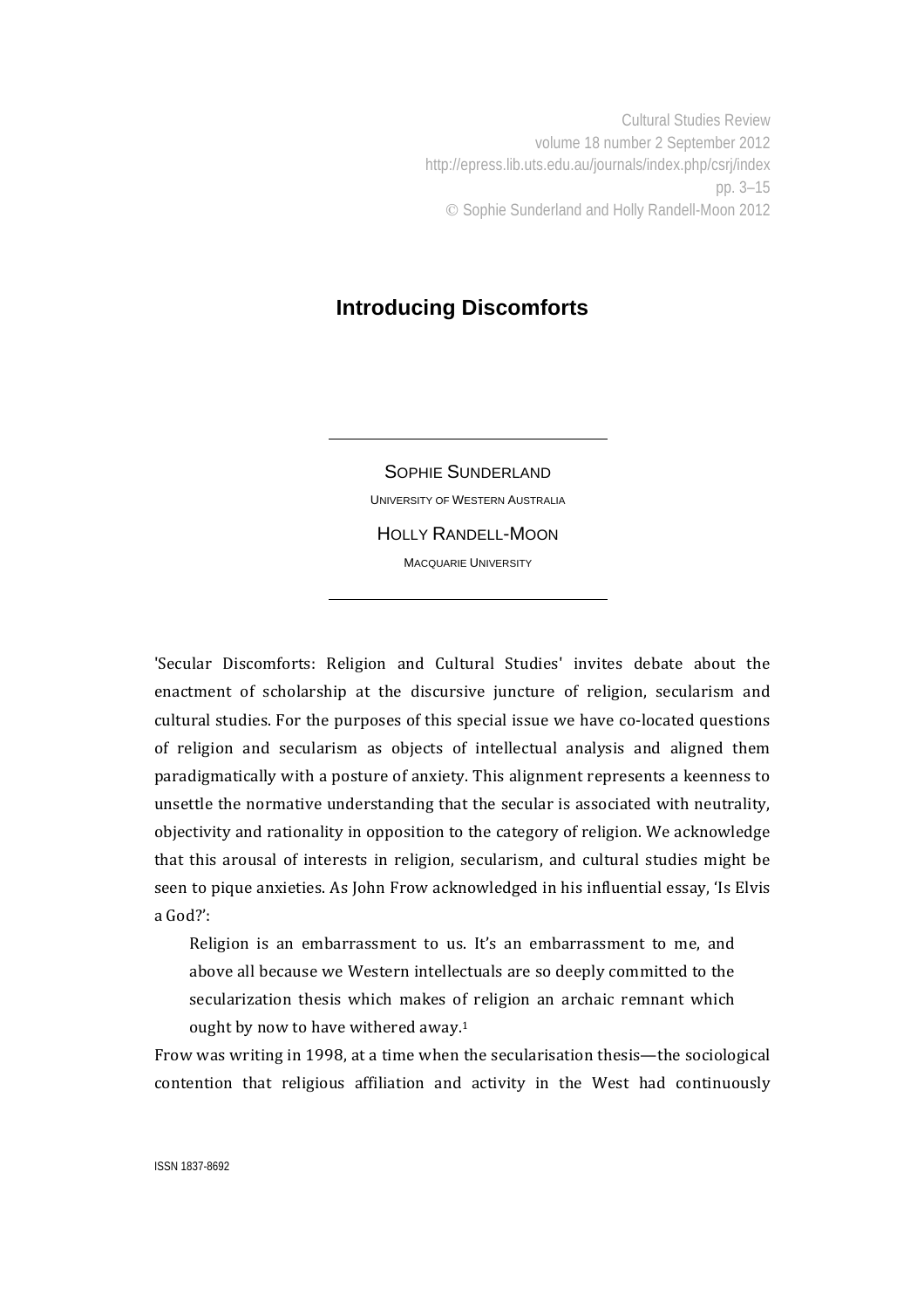declined since the 1950s—was under renewed contention (and has since been revisited and debunked by a number of scholars).<sup>2</sup> Of course, religion has not withered away as a category of enquiry, and yet a certain kind of withering might be detected in the orientation toward religion Frow so candidly depicts. In the face of the religious, narratives of an assuredly 'secular' cultural studies might be seen to suffer a withering blow. This raises important questions about investments in particular narratives of secularism that underpin cultural studies scholarship. We are pleased to introduce a range of essays that grapple with questions of how cultural studies, secularism and religion are enacted at intersections that upset and discomfort binary logic. Hence, this special issue offers new conceptual paradigms for doing scholarship at the limits of normative (secular and religious) comforts.

The articles that comprise this section are related through their capacity to unsettle and occupy a position of discomfort, rather than appeasement, in their engagements with cultural studies, secularism and the religious. Critical to this capacity is resistance to the idea that 'religion' and 'cultural studies' are irreconcilable opposites, or that 'secularism' might form the neutral ground upon which to stage debate. Rather, in offering this collection we are keen to unsettle the idea that the secular underwrites analyses of the religious and, further, that the secular marks the terrain from which cultural studies is enacted. In this way the secular appears across this issue as a set of iterations at times strange rather than familiar, intolerant rather than inclusive, specific rather than universal, problematic rather than resolved, and hegemonic rather than neutral. Given the historical and cultural ideological loading of the terms we use (secularism, religion and cultural studies), our title may not appear to indicate the degree of nuance and critical daring each essay brings to the debate. However, by positioning 'discomfort' as a central posture with critical perspicacity, 'Secular Discomforts' presents the opportunity for discussion and debate that endures the excitations, upsets and uneasinesses which mark spaces where discourses of religion and secularism meet.

To engender discomfort is to deprive one of comfort, easiness and, in older usages, courage. The *Oxford English Dictionary* describes discomfort as a verb meaning to distress, grieve or sadden. $3$  Hence, discomfort can be read as an indication that a loss of easiness has taken place. Yet it can be read more productively as a term that indicates a positive unmaking of the conditions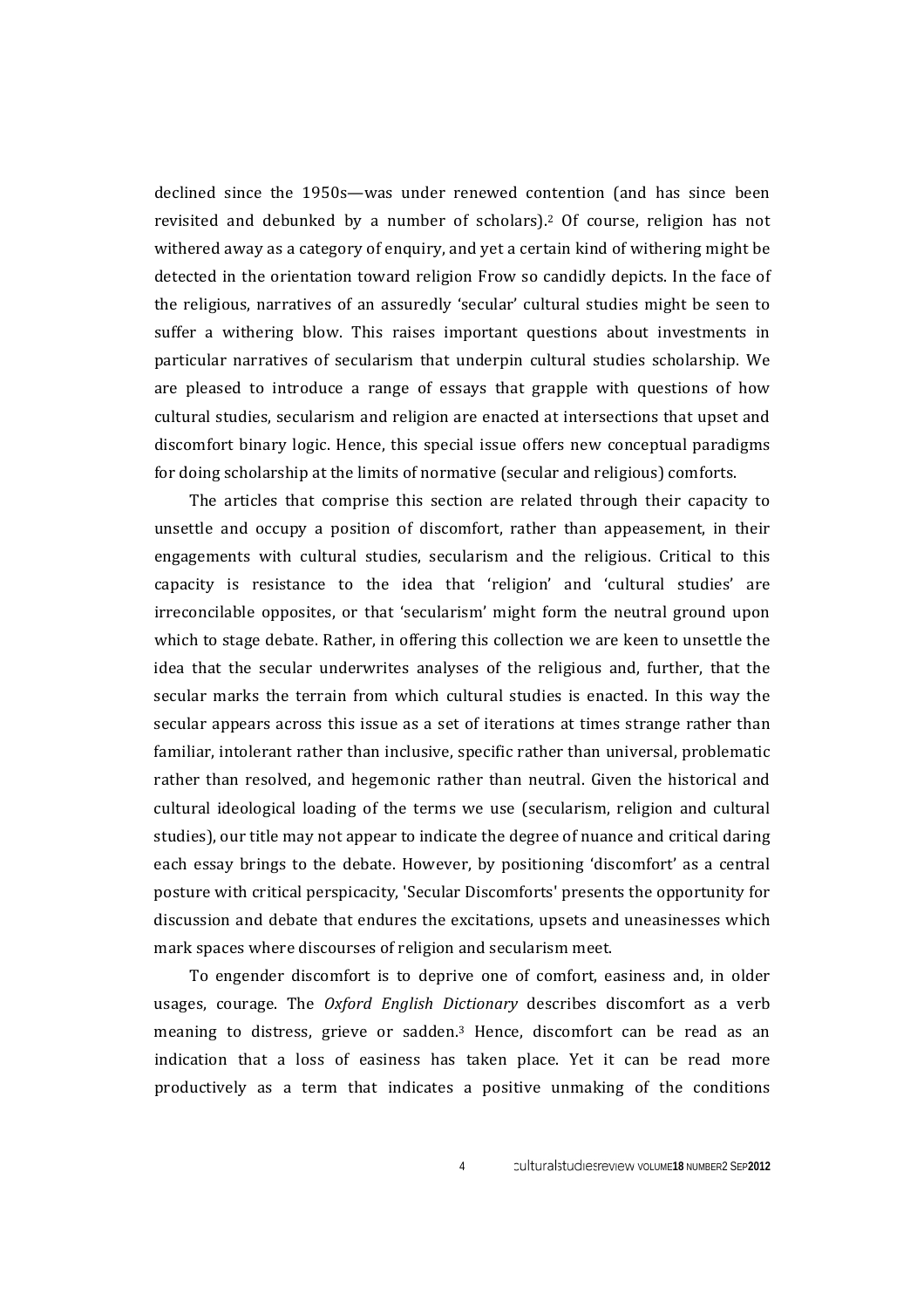associated with the relative comfort of familiarity and ease. Enquiry into the politics of discomfort includes paying critical attention to what counts as the experience or sense of comfort which must be, by definition, *a priori*. For example, what might it mean to critique the idea that secularism works to comfortably separate religion from the discourses that shape everyday life in secular liberal democracies? To unsettle or cause discomfort around secularism might include critical approaches to the notion that secularism belongs as easily to the paradigms of violence, ruptures and divergences as it does tolerance, neutrality and peace. Rather than interpreting discomfort as a stricken moment—a critical *caesura* in conversation, methodology and praxis—for the purposes of this collection we utilise discomfort as a practice of scholarly vitality. As David Eng and David Kazanjian, as well as Sara Ahmed, have theorised in the last decade, this collection offers engagements with a 'positive' grammar of loss. Here, we emphasise the productivity and sociality of lost comfort, ease and familiarity in critical engagements with the religious and secular.<sup>4</sup>

## —DIS-COMFORTING POLITICS

This collection has its origins in intermittent conversation. Having discovered one another's work at the graduate conference Not Another Hijab Row: New Conversations on Gender, Race, Religion, and the Making of Communities hosted by the Trans/Forming Cultures research centre at University of Technology Sydney in 2006, we shared our common interest in the limits and paradoxes of secular policy and discourse in Australia. Over the years our conversations have contained some wonder about the lack of paradigmatic discussions of secularism in the Australian context and within cultural studies as a discipline to date—especially to a greater extent in cultural studies' seminal literature. This is a critique that has been made within cultural studies and hence is not new.<sup>5</sup> However, the cultural context in which we embarked on our research projects demanded theoretical and ethicopolitical paradigms for understanding and unsettling incursions of the 'religious' into 'secular' politics and public life.

The year 2006 was the final stretch of what are now colloquially known as the 'Howard years' of conservative government in Australia. The unsettling affects and effects associated with former prime minister John Howard's coalition government  $(1996-2007)$  include the closer proximity between church and state enacted in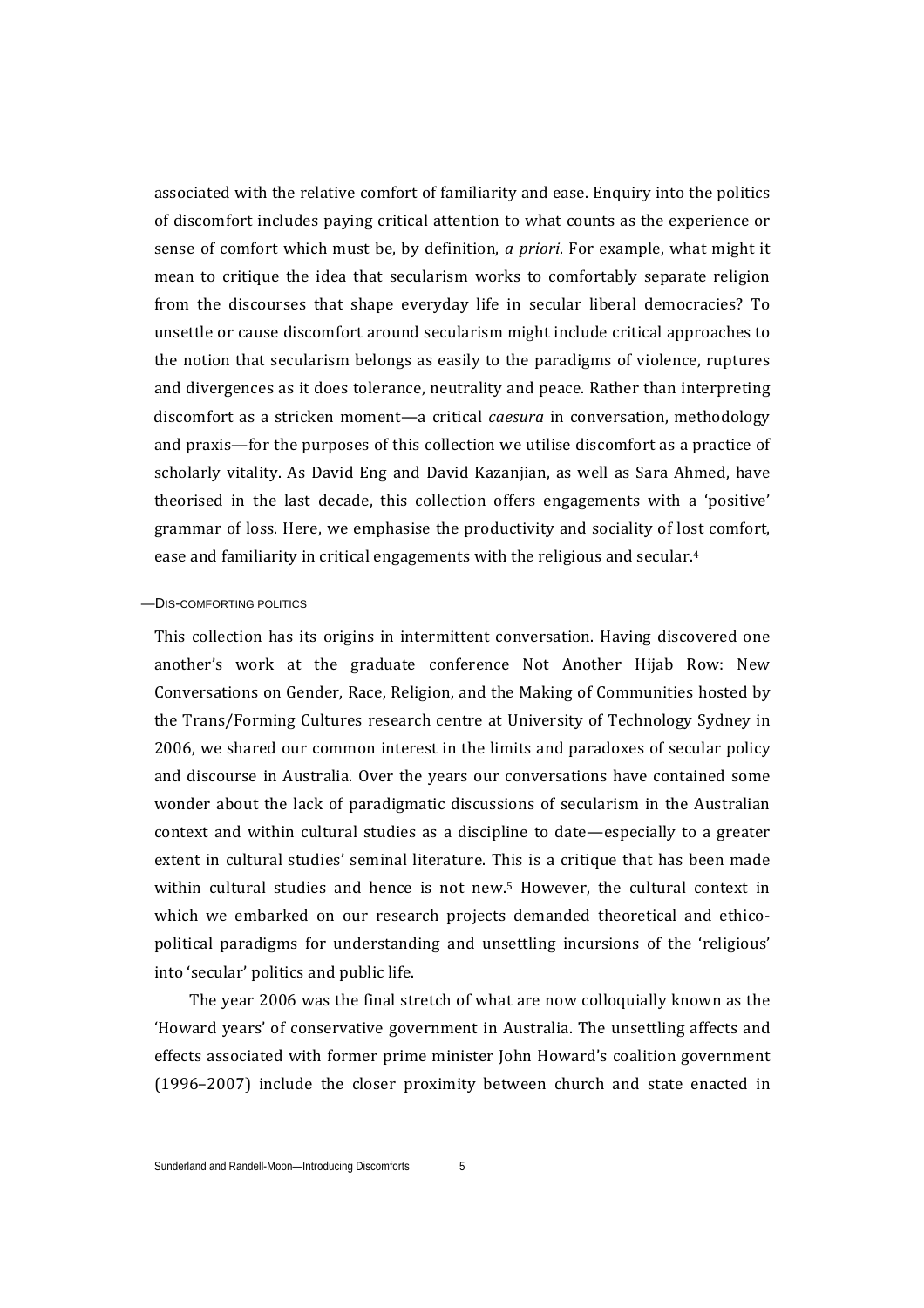debates in relation to references to Almighty God in the Preamble to the Constitution, assertive commitments to Christianity in parliamentary processes, a discursive privileging of Judeo-Christianity in political rhetoric, and a suite of policies and programs including the National Chaplains in Schools program, the Job Network scheme, the National Pregnancy Support Helpline and family relationship centres that used federal government funding to support religious, specifically Christian, intervention in state institutions.<sup>6</sup> These local manifestations of a religious form of governance were refracted through the larger geopolitical conflict known as the 'war on terror'. It was under these conditions that our conversations became concerned with the ways cultural studies scholarship might intervene upon the political and social space established by a secularism that appeared unruly to the principle of separation of church from state.

The Australian context is both different from and yet not dissimilar to a range of critical questions raised globally within this time period. Ann Pellegrini and Janet Iakobsen's special issue of *Social Text* titled 'World Secularisms at the Millenium' constitutes a crucial intervention to the debate we stake out here. The issue presciently called the conceits of global secularisms into discussion at the turn of the twenty-first century, just as the necessity of a critical approach to secularism became increasingly urgent. Indeed, commenting on this political context in his 2007 keynote address for the Cultural Studies Now conference held at the University of East London, Stuart Hall argued that one of the challenges currently facing cultural studies was to explain why an Islamic fundamentalist movement has so far constituted the only significant opposition to neoliberal capitalism.

You don't understand and I don't understand either how the long history of secular enlightenment ends up with the major opponent of the capitalist global system in a religious formation. We really don't know anything about hoe [sic] this came about. This is a cultural question, if there is a cultural question—what is the place of religion today and why does it move around in this way in relation to social struggles of different kinds?<sup>7</sup>

As stated earlier in his speech, cultural studies is focused on 'the role of culture, not as a dependant, but as a constitutive dimension of the social formation, articulated without reduction to other key processes in different ways in each conjuncture'. $8$ Religion and secularism are certainly contested through the domain of 'culture' in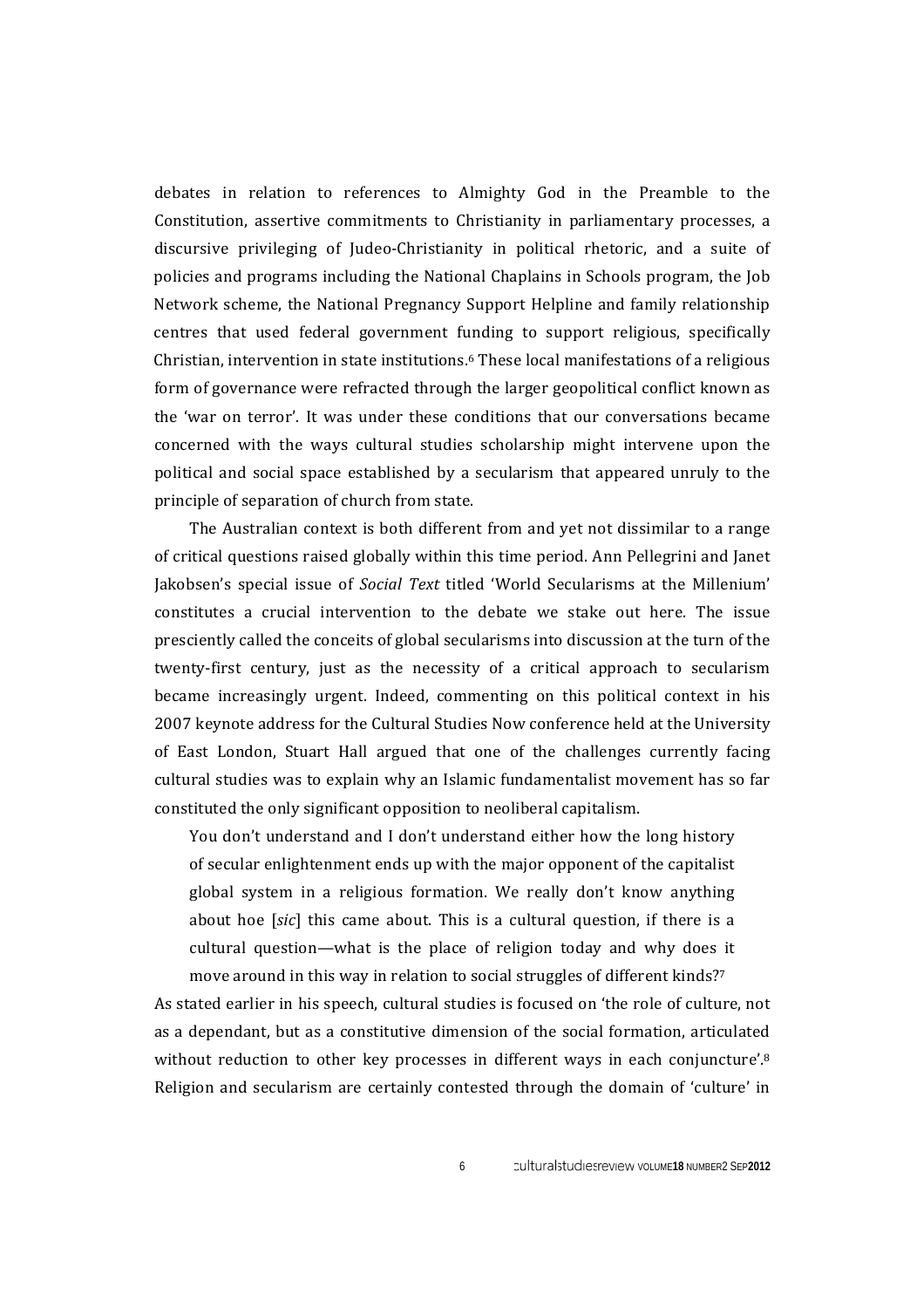the present, in terms of a 'clash of cultures' or 'civilisations' between a simplified binary of the West and Islam<sup>9</sup> and the focus on 'culture' as an arena where governments attempt to shore up social cohesion against the threat of 'terrorism' through multicultural or inter-faith initiatives.<sup>10</sup> In this vein, Ien Ang has noted that cultural studies might usefully intervene in the moral panics generated out of religious 'difference' as a political and social problem, particularly with regards to Lebanese youth. 'It would be the distinctive intellectual contribution of cultural studies research ... to highlight the fact that the very demonization of Lebanese boys as potential criminals may be in part of the whole problem.<sup>'11</sup> Culture then is the discursive site through which different types of religious values and expression are deemed acceptable or unacceptable to a Western secular polity.

'Secular Discomforts' represents a broadening of our conversations to include diverse voices that engage with questions of secularism and religion from the terrain of culture. It is not surprising that our desire to canvas these concerns grew out of the 'Howard years'; a decade known for the discursive preoccupation with feeling comfortable about dominant accounts of Australian culture and history. This is perhaps best encapsulated by Howard's well-known statement that the posture of the Australian people when encountering difference, religious or otherwise, ought to be 'relaxed and comfortable'. Feelings of relaxation and comfort brought on by a sense of cultural familiarity were central to Howard's discourse. What counts as the cause, condition and experience of comfort in this use of language appears to be the familiar. Discomforting familiarity would entail seizing upon that which is assumed, or ordinary, in ethical and critical practice. This is a rich and vital space from which to approach questions of secularism, religion and cultural studies. Given that secularism is commonly posited as a neutral ground for debate, and tertiary institutions are placed firmly within its purview, the conceits, prejudices and affective experiences of living (with) secularism may not be readily legible. As a number of scholars have pointed out, secularism produces our understandings of religion as well as acceptable forms of religious expression and action.<sup>12</sup> Hence, to upset the normativity of secularisms within cultural studies paradigms offers an excitation to radically reconsider the secularism/religion, reason/dogma, modern/premodern binary oppositions.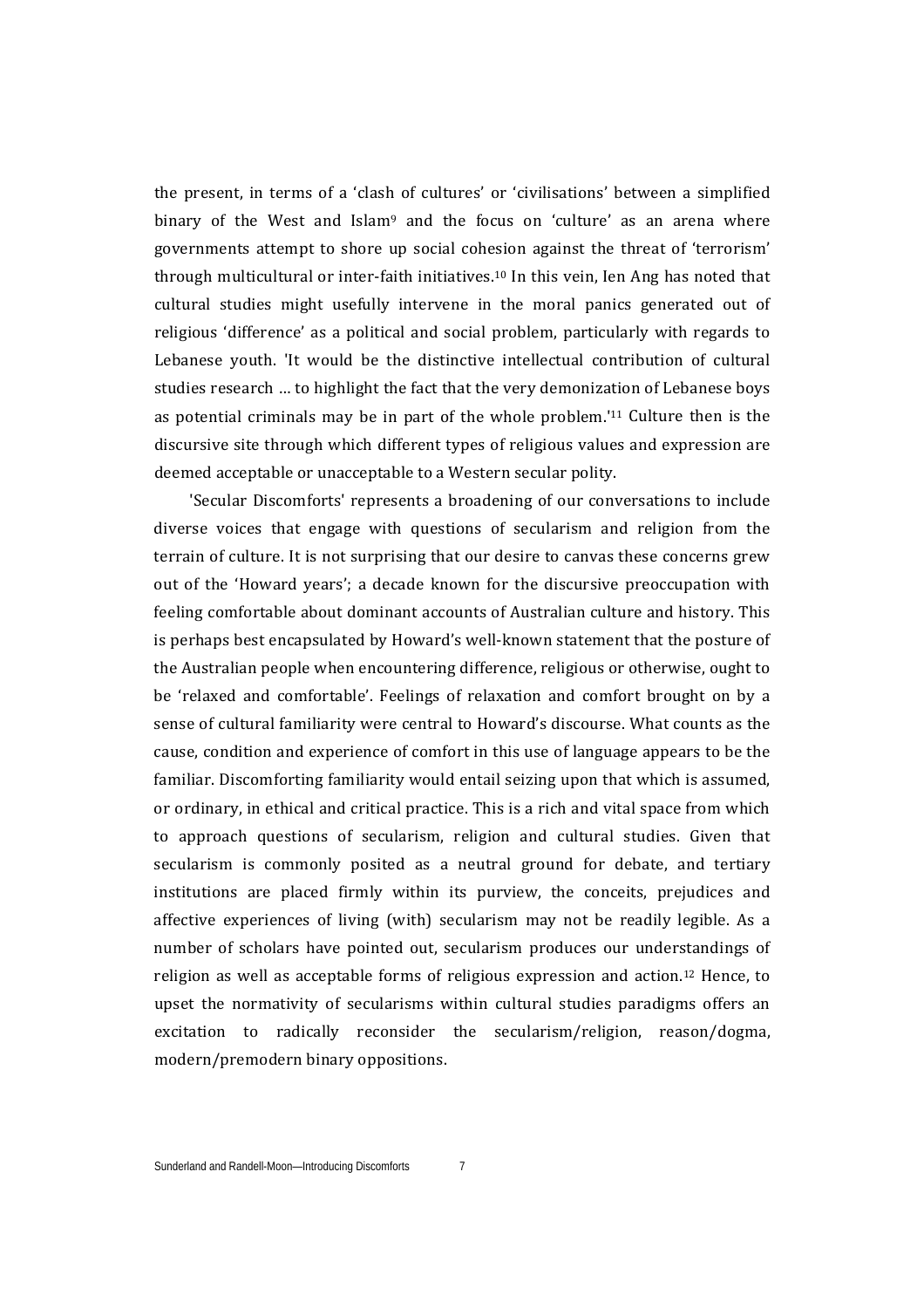## —IS GOD DISCURSIVE?

John Frow's suspicion of the secularisation thesis was timely given the scholarly debates that questioned the validity of this thesis in the 1990s. Indeed, in his 1967 study *The Sacred Canopy* renowned sociologist Peter Berger felt able to describe Western culture as largely, and successfully, secularised. He argued that the dwindling of 'religion' in the public sphere and intellectual institutions in both Western and non-Western societies was a fact of progress.<sup>13</sup> However, he revised his position in 1999 by echoing Frow's assertion to concede 'a whole body of literature by historians and social scientists loosely labelled "secularization theory" is essentially mistaken'.<sup>14</sup> This revision was based on empirical evidence showing rising interest in religion in both the West and non-Western, African and South American nations.<sup>15</sup> Other scholars too have subjected this explanation of a decline in religious power to sustained criticism. The main thrust of these critiques is that the secularisation thesis is too broad and homogenising. David Nash points out that 'historical knowledge about statements of religious belief, of legal jurisdiction, of power and of cultural changes that have a religious dimension increasingly do not fit into conventional secularization models'.<sup>16</sup> Some religions, such as Christianity, can exercise a cultural power in 'Western' nations even as liberal secularism requires a separation of church and state. As Saba Mahmood notes, secularism is both 'an analytical standpoint and a political field of intervention'.<sup>17</sup> Any engagement with religion therefore requires a concomitant engagement with the cultural and institutional operation of secularism.

As the articles that comprise this special issue demonstrate, secularism cannot be extricated from its cultural context and relation to power. Anthropologist of religion and secularism Talal Asad argues that the secular is not simply a 'negative' term always already linked to the presence or absence of 'religion,' but instead, and more profoundly, constitutes a complex, contingent conceptual and juridical apparatus that makes corporeal, subjective and political space.<sup>18</sup> The implications of this understanding of the secular are wide-ranging, but for the purposes of this collection are elegantly demonstrated by Ann Pellegrini's rousing exploration of democratic engagement with difference in the making of an 'agonistic public square'—with discomfort as its necessity. Grappling sensitively with the political implications of secularisms in the making of lived, political spaces, Pellegrini deftly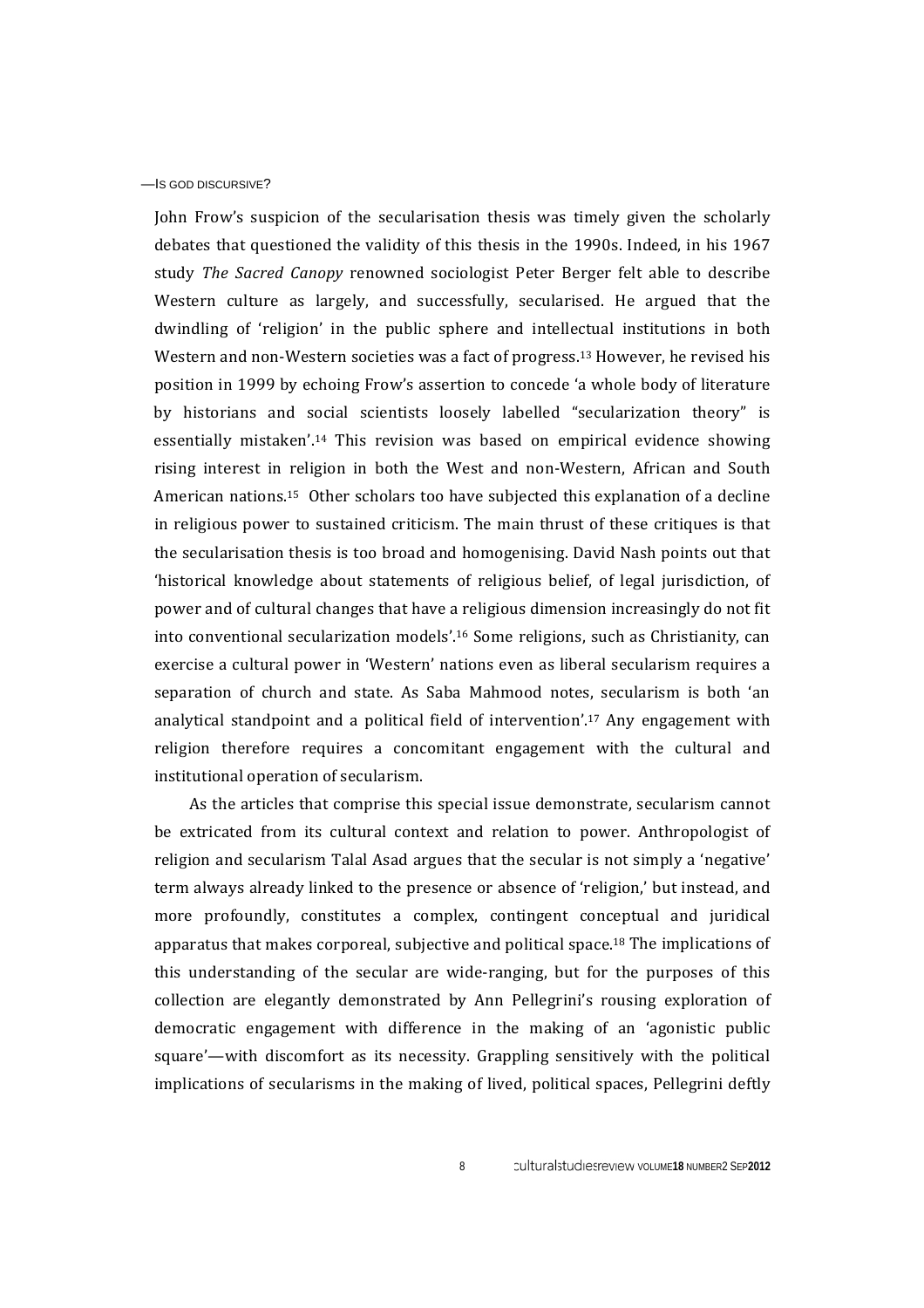weaves the question, indeed structure, of feeling into debates about how secularism legitimates feeling subjects, and subjections to feeling.

In this vein it is instructive to return to Frow's description of feelings of embarrassment that accompany incursions of religiosity in Western intellectual traditions and practices. At first blush it may seem that Frow indicates 'religion' is an artefact met by embarrassment and, hence, is productive of discomfort. Yet his curiosity about this feeling invites further curiosity about the temper of debate. If we consider Asad's suggestion that secularism—with which academe is commonly associated—makes social and subjective space, and is contextually specific, the embarrassment engendered by encountering religion in 'safe' secular spaces can be thought of as a provocation to critique the conditions in which this feeling is made. How might forms of secularism invite and produce postures of humiliation, dismissal and uneasiness in relation to religious difference?

An appropriate locus upon which to place this consideration is the cultural studies classroom. We have discussed experiences teaching cultural studies coursework where, relatively frequently, a student has prefaced their response to a topic with a phrase like, 'I'm Christian, so ...' This qualification would appear to appease uncertainty about the premises of the response, and perhaps the anxiety inherent in learning about questions of subjectivity. It is not uncommon and worthy of further consideration. Yet Holly relayed an arresting question from a student in an introductory cultural studies course. The unit introduced students to discourse analysis and processes of signification, which some students found challenging. During a one-on-one consultation with a student, they discussed the Derridian notion that 'there is nothing outside the text' in some detail.<sup>19</sup> The student appeared to grasp the basics of the methodological apparatus; texts refer to other texts, there's no 'original' or 'authentic' meaning, or at least we don't know because we only have textual and discursive meanings to guide us. Nodding, the student then asked somewhat surprisingly, 'if all texts refer to other texts, then what is God? Is God discursive?' It was difficult to formulate a response to this question, other than to reiterate that religion wasn't a topic covered in the unit.

The urgency of this special issue resides in the residues of uncertainty, excitation and provocation this question elicited. As Ruth Barcan and Jay Johnston acknowledge in their call to expand the reach of cultural studies to alternative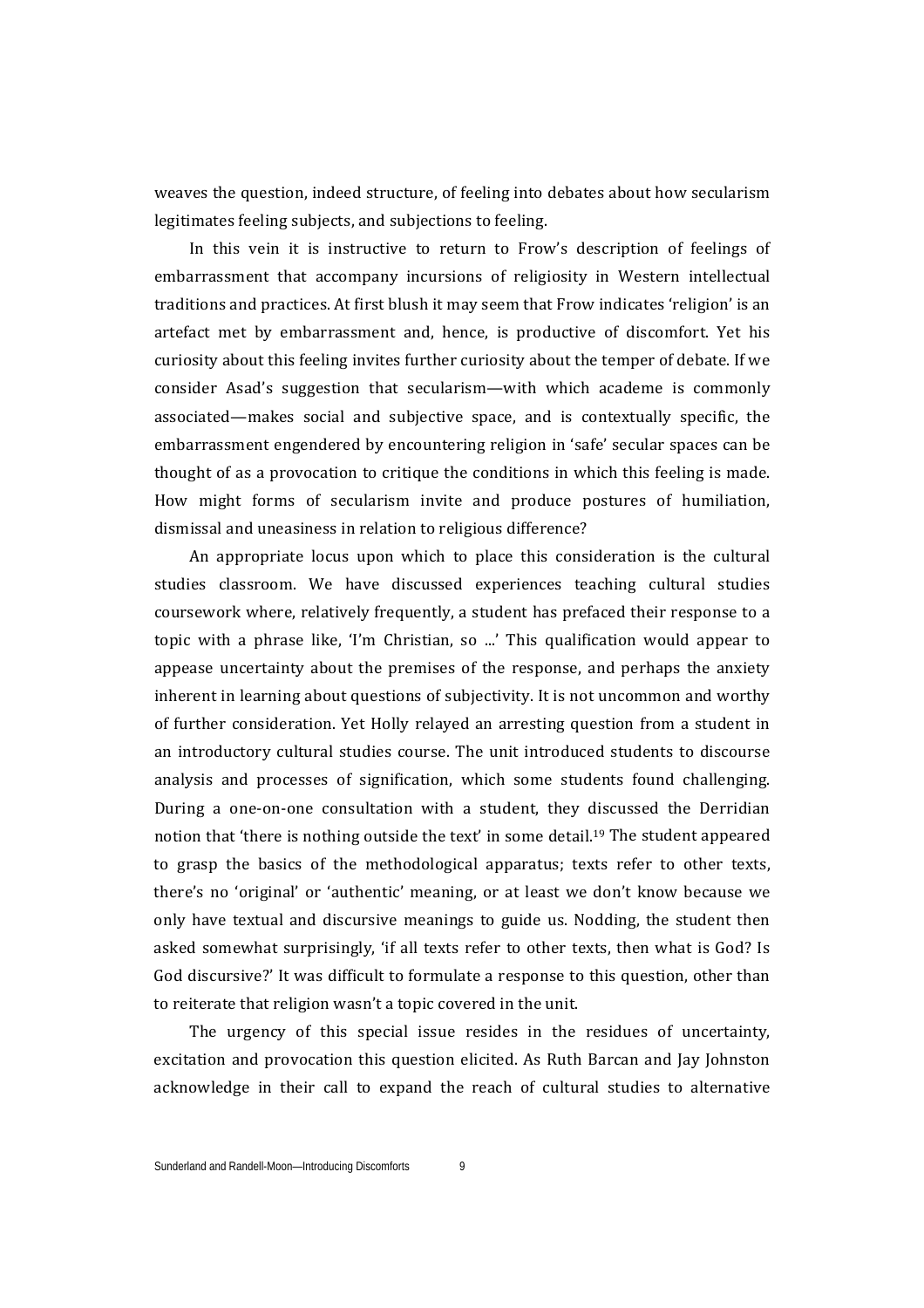therapies and religion, such a question is underpinned by the idea that discourses of religiosity might exhaust paradigms and methodologies focused on Foucauldian conceptions of power, knowledge and identity.<sup>20</sup> The question of whether god is discursive reveals a misunderstanding in its request for a declarative answer, but this is the least interesting aspect of it. Rather, here the positionality of religion in the (secular) cultural studies classroom looms as it is called into question. To absorb the religious within discursive reality might risk the disavowal of difference, or the severing of that which exceeds the paradigm. To avoid the question might enact another kind of disavowal, where something of embarrassment, or discomfort, looms. And of course the question of religion is more complex than the religious/secular dichotomy suggests, with many inconsistencies and contingencies that frustrate, upset and vitalise.

Although secularism and religion have been renewed as a paradigm of analysis within cultural studies, as well as other disciplines in recent vears, the import of this issue is that it seeks to approach these questions from the space where secularism's hold on neutrality and ordinariness is contested. Broadbrush concepts such as secularism, which are articulated differently in different sociopolitical spaces and moments, are also notoriously difficult to pin down. As per Stuart Hall and Ien Ang, the urgencies associated with minorities in transnational political and cultural formations, renewed attention on border security and flows of religious ideology through media outlets, immigration policies, identity politics and uses of public space have required close critical attention since John Frow wrote in 1998. In bringing together a range of approaches to the way in which secularism sets in motion, engages, critiques, promotes or perhaps calms discomfort within cultural studies discourse, the articles that follow have in common the vitalising aspects of discomfort that make and mark social and intellectual space for new engagements with the embodied, social phenomena we call 'religion'.

—SECULAR DISCOMFORTS

While secularism is often invoked as a means of remedying religious conflict, the first article in this issue, by Ann Pellegrini, explores the ways secular liberal tolerance is underwritten by what she (along with Janet Jakobsen) refers to as 'Christo-normativity'. Pellegrini contests the neutrality often assigned to secular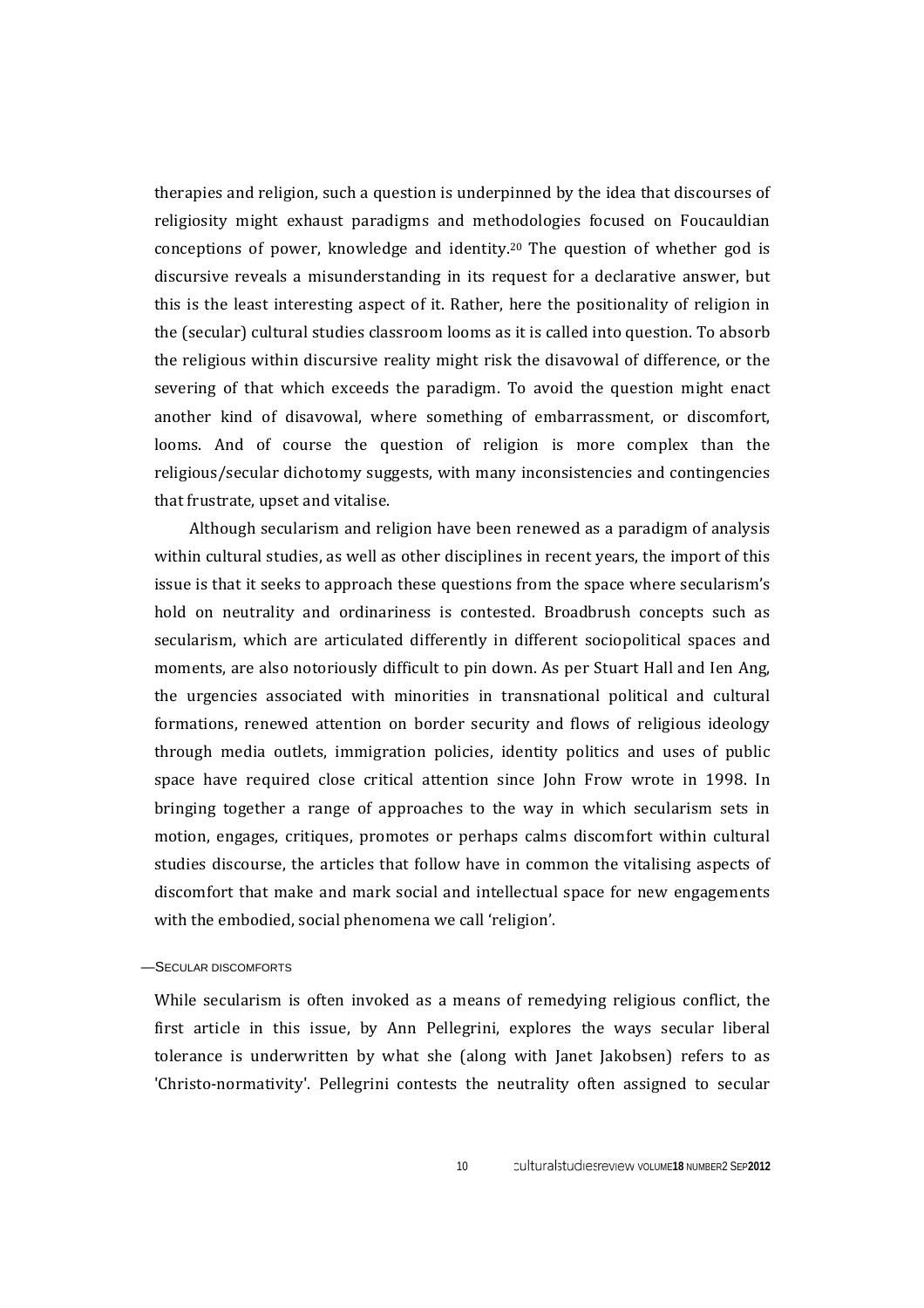juridical and public spaces by showing how a Christo-normativity permeates discussions of national belonging in North America such that expressions of Christianity are rendered comfortable and compatible with liberal secular American norms. By contrast, media and political rhetoric about Cordoba House, the proposed Islamic community centre in downtown Manhattan, and moral panics about Shariah law construct the public expression of non-Christian faiths, and Islam in particular, as discomforting and even a threat to secular cultural norms. Creating a public space where religious difference does not have to be sublimated to a secular neutrality (that benefits some and excludes others) means that for Pellegrini, 'agonistic democratic pluralism is an unfinished project'.

This closely argued, rousing contribution sets the issue in motion as Pellegrini's critique discomforts normative ideas of secularism and artfully frames concerns that are differentially taken up in the papers that follow. Picking up from Pellegrini's mapping of the asymmetries involved in juridico-political manifestations of liberal secularism, Goldie Osuri focuses on debates around the secular and post-secular in an Indian context. Working through a range of political and theoretical responses to Indian secularism, Osuri teases out the difficulties in utilising the critical and ethical resources of a secularism underwritten by Eurocentric theological norms. Rethinking secularism as a means of political intervention and engagement is fraught with challenges in a context where Hindu nationalist politics have had devastating effects on religious minorities and historically, separate state formations have been the solution to religious and ethnic conflict. In pointing to the limitations of liberal Western accounts of secularism and the particularities of Indian secularism, Osuri's article reveals the necessity and urgency of thinking and acting secular in ways that do not reproduce 'other' religions as forms of 'difference' that need to eliminated or recuperated into a dominant secular-national order.

Moving away from the discomfort the secular state engenders for particular religious groups, the next two articles engage with the commodification of religion and spirituality under secular capitalism. Guy Redden looks at the economies of New Age spirituality that seem 'to valorise cultural others' by eschewing institutional authority and doctrinal inflexibility in favour of a 'spiritual marketplace' that requires 'proactive syncreticsim' for spiritual enlightenment. Such a marketplace marries endless transformation of the self and absorption of diverse spiritualities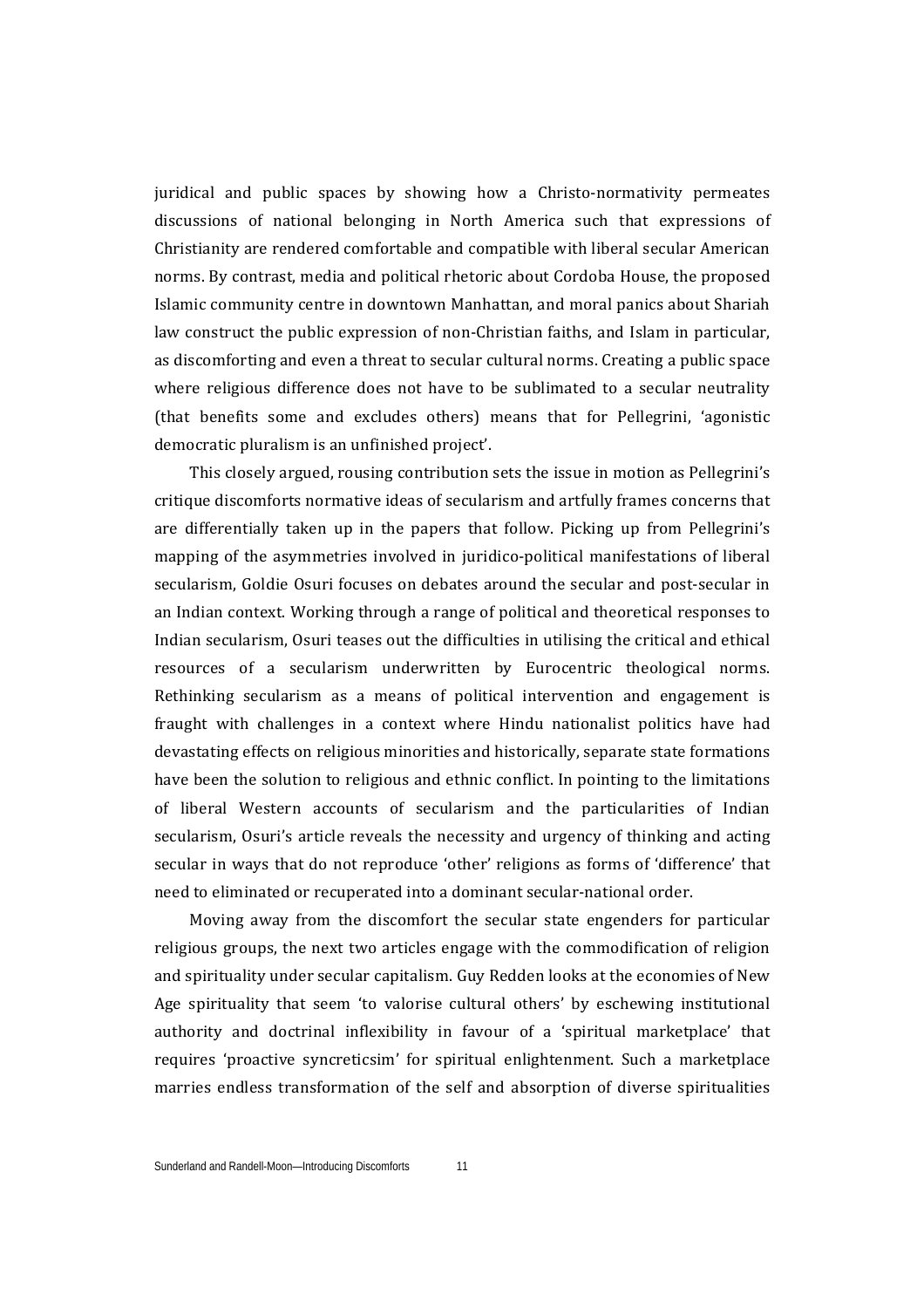with continuous cycles of consumption. This process of spiritual and economic transformation raises questions about the distribution and control of spiritual knowledge when it becomes commodified, as with the controversies over ownership and licensing of the book and DVD, *The Secret*. Redden points out that these problems are particularly acute when Indigenous cultural beliefs are imported into a spiritual marketplace that is disconnected from sites of struggle and resistance to colonialism. In a similar vein, Chris Klassen turns her attention to the refraction of 'indigenous' spirituality in James Cameron's environmental fantasy film *Avatar*. Using Bron Taylor's notion of 'dark green religion'. Klassen contends that the film's digital construction of a religiously inflected form of nature works to displace an ostensible concern with the environment and Indigenous peoples onto a marvelling of the spectacle of 'nature' in the film. The film fails as a form of public pedagogy for Klassen by suggesting, as with  $New Age$  spirituality, that spiritual or political consciousness can be obtained through consumption alone.

These reconstructions of indigenous spirituality through secular conceptions of the market and the self make visible the colonising imperatives that underwrite notions of 'religion', 'culture' and 'knowledge.' Christina Petterson explores the intersections of secular governance and religious conversion in the context of the Danish colonisation of Greenland. Working with Michel Foucault's conceptualisation of pastoral power as embedded in secular forms of governmentality, she considers how Greenlanders were disciplined and transformed into 'good' Danish subjects according to a racialised, Lutheran familial structure. In doing this, she also points to some of the Roman Catholic assumptions and biases in Foucault's conceptualisation of disciplinary power, the body and governmentality. These limitations notwithstanding, the article is instructive in demonstrating how Foucault links religion to modern forms of power and how his work complicates a Western secular narrative of the development of political and governmental power. Edwin Ng also draws on Foucault's accounts of religion and the construction of the self to explore the imbrications between faith, knowledge and ethics in cultural studies' disciplinary paradigms. This exploration, predicated on 'a profession of faith', seeks to articulate his practice as a cultural studies scholar and Vispassana Buddhist with poststructuralist theories of subjectivity. Framing these personal and professional practices through a reading of Foucault, Ng asks whether cultural studies'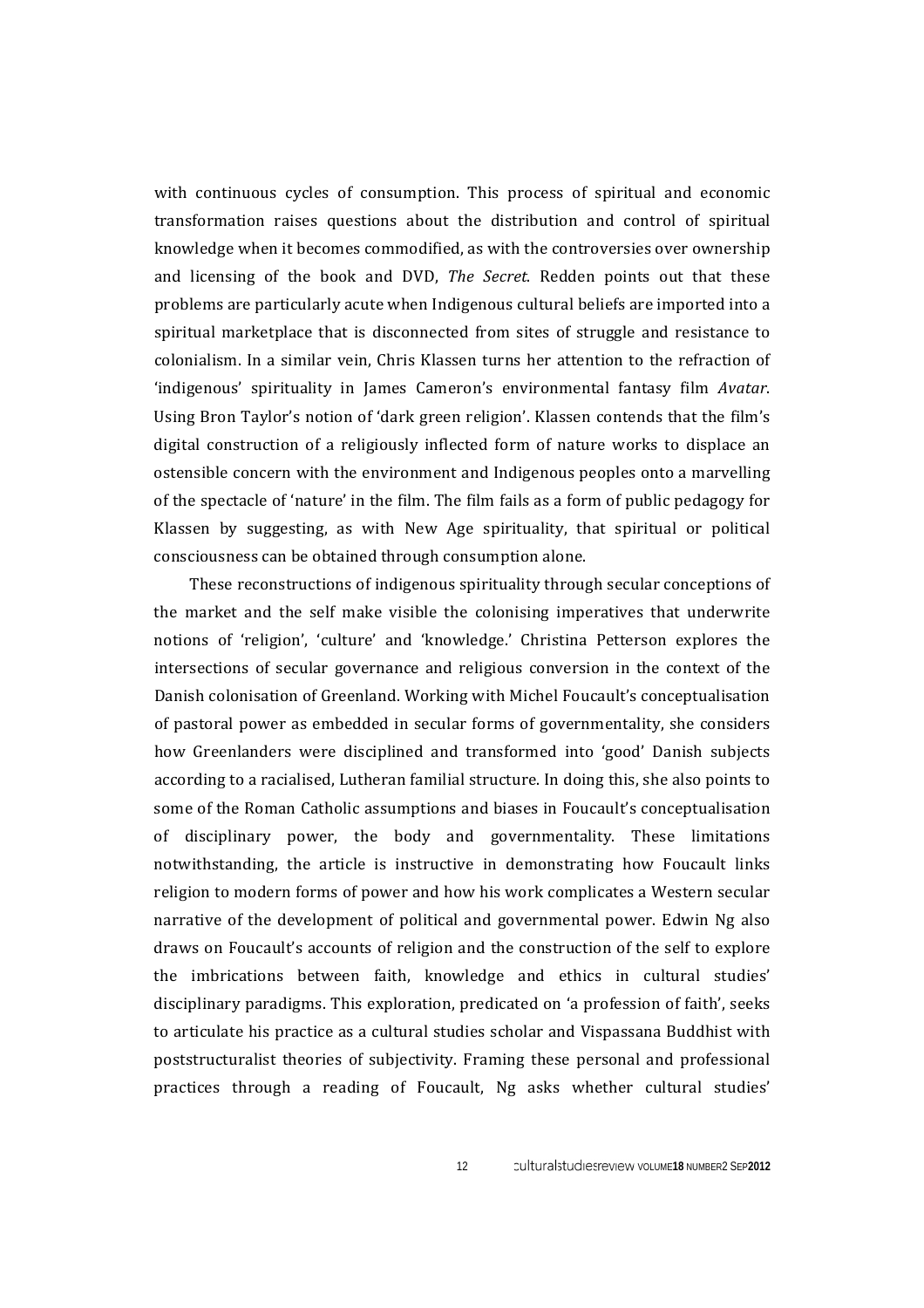commitment to diversity and alterity as an ethico-political project would benefit from a (re)consideration of the ways faith informs our scholarly work and lives.

The concluding essay by Nick Mansfield forms an incisive close to the collection as its exploration of sovereignty and violence returns to the questions indicated in Pellegrini's opening essay. A reading of the historical figure Gilles de Rais through Georges Bataille, Mansfield's essay considers the ways in which religion arrogates to itself the sovereign right to kill and perform violence and how this creates a human subjectivity that would seek security from/under this sovereign social and political arrangement. This is a sovereignty that seeks to both contain and enact violence as a means of future security; similar to the violence often justified in the name of democracy and other forms of transcendental logics. A deconstructive politics then reveals how religion is 'an instantiation of the nexus of violence, subjectification and truth-dealing that we call sovereignty'. What would religion look like and how might we come to know religion outside this deconstructive politics?

The writers who have written discomfort into their consideration of religion, secularism and cultural studies contribute to a critical paradigm that holds consideration for the ethical and political implications of intersections between subjectivity, feeling and social space. The essays that follow are invitations and provocations to wrest with the violences that are enacted when conversations cease to take place: the terrain upon which an unsettling, uneasy relation to what counts as cultural studies ought to insist.

—

Sophie Sunderland is an honorary research fellow in cultural studies at the University of Western Australia. She has published on the cultural politics of secularism, embodiment, and cultural grief in Australian and Canadian media cultures in the *Review of Education, Pedagogy and Cultural Studies*, and *Australasian Canadian Studies*. She was awarded a Travelling Fellowship by the Australian Academy of the Humanities in 2012 for new research on community memory related to the material sites and cultures of two former psychiatric institutions in Toronto, Canada and Perth, Australia. In a divergent area of interest, she has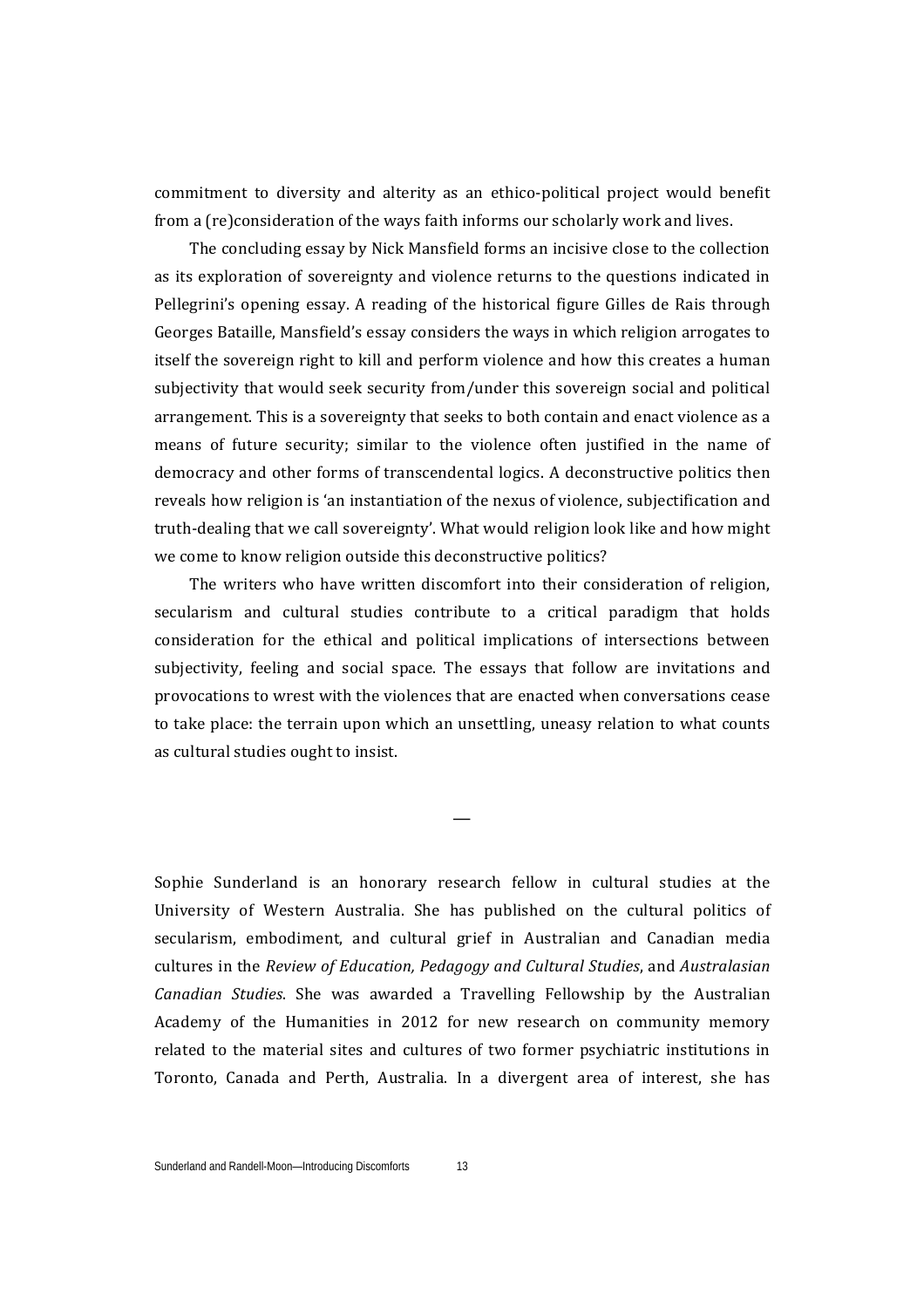recently published on the neocolonial politics of 'friendly feeling' in Western coffee trade practices in *M/C* Journal.

Holly Randell-Moon teaches cultural studies at Macquarie University, Sydney. She has published widely on race, religion and secularism in the journals *Critical Race and Whiteness Studies*, *borderlands* and *Social Semiotics* and in the collections *Religion, Spirituality and the Social Sciences* (2008) and *Mediating Faiths* (2010). Her publications on popular culture, gender, and sexuality have also appeared in the edited book collection *Common Sense: Intelligence as Presented on Popular Television* (2008) and the journals *Feminist Media Studies* and *Topic: The Washington & Jefferson College Review.*

 

—NOTES

<sup>1</sup> John Frow, 'Is Elvis A God? Cult, Culture, Questions of Method', *International Journal of Cultural Studies*, vol. 1, no. 2, 1998, p. 207.

 $2$  Secularisation (as distinct from secularism) is a theory developed primarily in sociology to explain why religion became historically separated from institutional positions of power in Western democracies.

<sup>3</sup> Oxford English Dictionary, 2nd edn, 1989, <http://www.oed.com/view/Entry/53821>.

<sup>4</sup> David Eng, and David Kazanjian (eds), *Loss: The Politics of Mourning*, University of California Press, Berkeley, 2003; Sara Ahmed, *The Promise of Happiness*, Duke University Press, Durham, 2010. 5 See Frow.

<sup>6</sup> See Marion Maddox, *For God and Country: Religious Dynamics in Australian Federal Politics,* Department of the Parliamentary Library, Canberra, 2001 and *God Under Howard: The Rise of the Religious Right in Australian Politics, Allen & Unwin, Sydney, 2005.* 

7 Stuart Hall, 'Cultural Studies Now', Centre for Cultural Studies Research, University of East London, 2007, p. 22, <http://www.uel.ac.uk/ccsr/culturalstudiesnow.htm>. <sup>8</sup> Ibid., p. 15.

<sup>9</sup> See for example Samuel P. Huntington, *The Clash of Civilizations and the Remaking of World Order*, Simon & Schuster, New York, 2003; Bernard Lewis, *Islam and the West*, Oxford University Press, New York, 1993.

<sup>10</sup> Goldie Osuri, 'Transnational Bio/Necropolitics and its Avatars (Australia/India), *Somatechnics*, vol. 1, no. 1, 2011.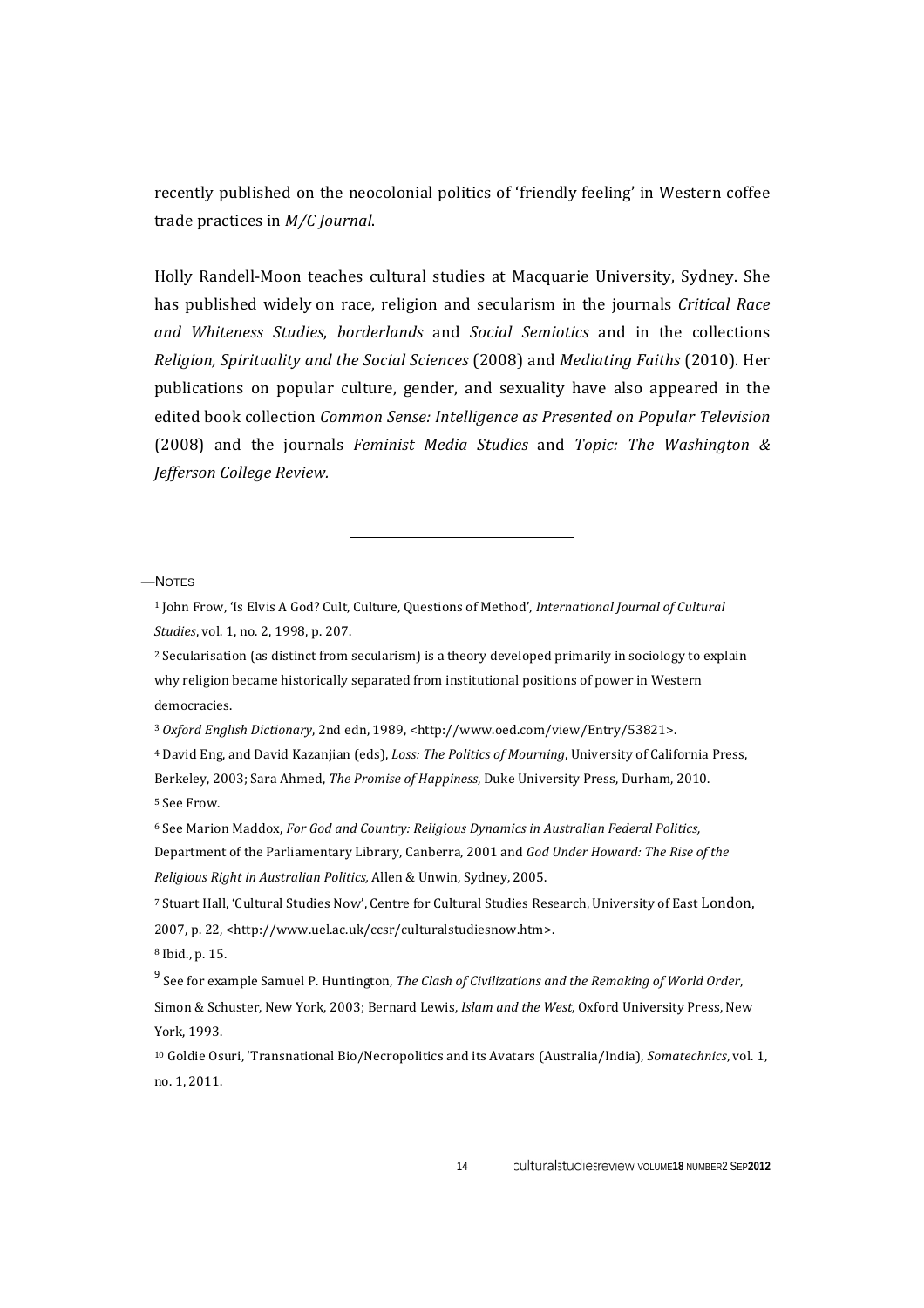<sup>11</sup> Ien Ang, 'Who Needs Cultural Research?' in *Cultural Studies and Practical Politics: Theory, Coalition Building, and Social Activism, ed. Pepi Leystina, Blackwell, New York, 2005, p. 481.* 

<sup>12</sup> See for example Talal Asad, *Formations of the Secular: Christianity*, *Islam, Modernity*, Stanford University Press, Stanford, 2003; Saba Mahmood, *Politics of Piety: The Islamic Revival and the Feminist Subject*, Princeton University Press, Princeton, 2004; Tomoko Masuzawa, The Invention of World *Religions*, University of Chicago Press, Chicago, 2005; Charles Taylor, *A Secular Age*, Belknap Press of Harvard University Press, Cambridge, Mass, 2007.

13 Peter Berger, *The Sacred Canopy: Elements of a Sociological Theory of Religion*, Doubleday, NY, 1967. <sup>14</sup> Peter Berger (ed.), *The Desecularization of the World: Resurgent Religion and World Politics*, Ethics and Public Policy Center, Washington DC and Wm B. Eerdmans, Grand Rapids, 1999, p. 18. <sup>15</sup> Selected key texts that engage the limits of the secularisation thesis include: Berger, *The* Desecularization of the World; Reginald Bibby, Restless Gods: The Renaissance of Religion in Canada, Stoddart, Toronto, 2002; Steve Bruce, *God is Dead: Secularization in the West*, Blackwell, Malden, 2002; Gary Bouma, *Australian Soul: Religion and Spirituality in the Twenty-first Century*, Cambridge University Press, Port Melbourne, 2006; Pippa Norris and Ronald Inglehart, *Sacred and Secular: Religion and Politics Worldwide*, Cambridge University Press, Cambridge, 2004. Further studies that situate 'resurgent' religion within global politics include: David Westerlund (ed.), Questioning the Secular State: *The Worldwide Resurgence of Religion in Politics*, Hurst & Co, London, 1996; Jeff Haynes, *Religion in Global Politics*, Longman, London and New York, 1998; Ionathan Benthall, *Returning to Religion: Why g Secular Age is Haunted by Faith*, I.B. Tauris, London and New York, 2008.

<sup>16</sup> David Nash, 'Reconnecting Religion with Social and Cultural History: Secularization's Failure as a Master Narrative', *Cultural and Social History*, vol. 1, p. 304.

<sup>17</sup> Saba Mahmood, 'Secularism, Hermeneutics, and Empire: The Politics of Islamic Reformation', *Public Culture*, vol. 18, no. 2, 2006, p. 335.

<sup>18</sup> Asad, *Formations of the Secular*; Talal Asad, 'Reflections on Laicité and the Public Sphere', *Social Science Research Council Items and Ideas*, vol. 5, no. 3, 2005.

<sup>19</sup> Jacques Derrida, *Limited Inc*, Northwestern University Press, Evanston, 1988, p. 136.

<sup>20</sup> Ruth Barcan and Jay Johnston, 'The Haunting: Cultural Studies, Religion and Alternative Therapies', *Iowa Journal of Cultural Studies*, vol. 7, 2005.